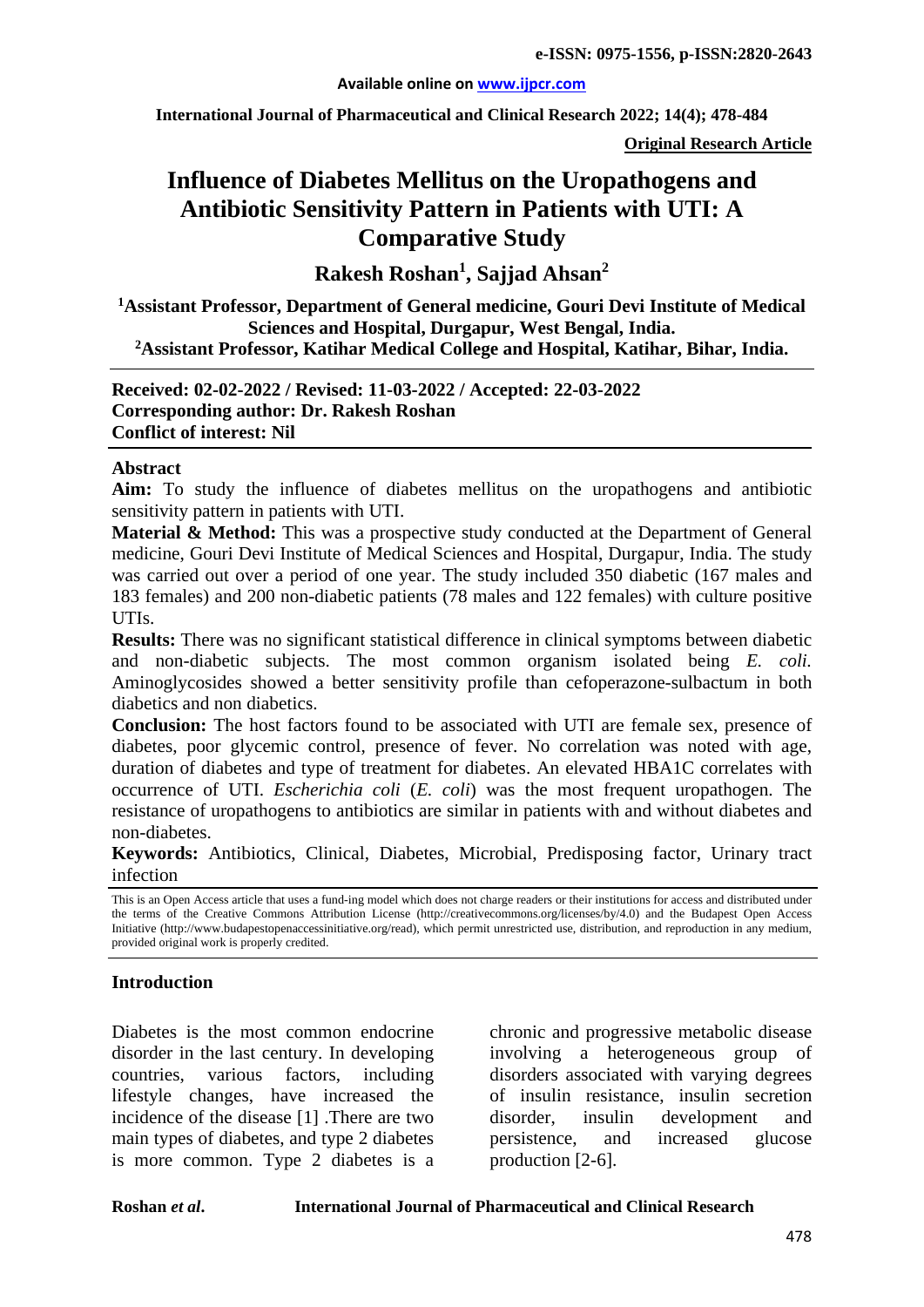Bacteriuria is more common in diabetics than in non-diabetics because of a combination of host and local risk factors. [7] A number of uncommon urinary tract infection complications occur more frequently in diabetics, such as emphysematous pyelonephritis and emphysematous cystitis.2. Different disturbances (low complement factor 4, decreased cytokine response after stimulation) in humoral innate immunity have been described in diabetic patients. [8] However, the clinical relevance of these findings is not clear.

Concerning cellular innate immunity, most studies show decreased function in diabetic polymorphonuclear cells and monocytes/macrophages compared to controls. Improved control of the diabetes mellitus (DM) can lead to an improvement in these cellular functions. As well, some microorganisms become more virulent in a high glucose environment.[8] Therefore, screening for UTI in diabetic patients is very important to enable bacteruria to be properly treated and prevent the development of renal complications of diabetes and eventually severe renal damage and failure. [9] However, controversies exist with respect to incidence, prevalence and microbiological features of UTI between diabetic and nondiabetic patients. [10]

The aim of this study is to study the influence of diabetes mellitus on the uropathogens and antibiotic sensitivity pattern in patients with UTI.

## **Material & Method:**

This was a prospective study conducted at the Department of General medicine, Gouri Devi Institute of Medical Sciences and Hospital, Durgapur, India. The study was carried out over a period of one year. A total of 550 patients were screened, of which 400 patients were included in the study. The study included 350 diabetic (167 males and 183 females) and 200 nondiabetic patients (78 males and 122 females) with culture positive UTIs.

Patients with negative urine culture (n= 70), those diagnosed and treated outside (n= 55), not willing to participate in the study ( $n= 25$ ) or with an age  $\lt 18$  years were excluded.

## **Methodology**

The following data including age, sex, occupation and symptomatology were taken and clinical examination was done. All proven diabetics with fasting venous glucose  $> 126$ mg/dl and postprandial (2h) venous glucose > 200mg/dl were included in the study irrespective of reason for admission. Patients with a history of diabetes and those who were on treatment for the same were also eligible for admission.

Controls consisted of patients admitted in hospital with comparable age and sex with no history of diabetes and fasting blood  $sugar < 110mg/dl$ .

The laboratory tests included complete blood picture, renal and liver function test and urine microscopy including culture. For urine microscopy, 5ml of clean catch midstream urine was centrifuged at 3000 rpm for five minutes and centrifuge was viewed under microscope and more than five WBC per high power field was considered significant. A fasting sugar, postprandial sugar and HbA1c were done for all diabetics.

## Statistical analysis

Data was analyzed using statistical package SPSS version 16. The percentages in different categories were compared using Chi square test and means were compared using Student's t-test. A p-value less than 0.05 were considered significant.

## **Results:**

Table 1 shows the clinical characteristics of the groups. There was no significant statistical difference in clinical symptoms between diabetic and non-diabetic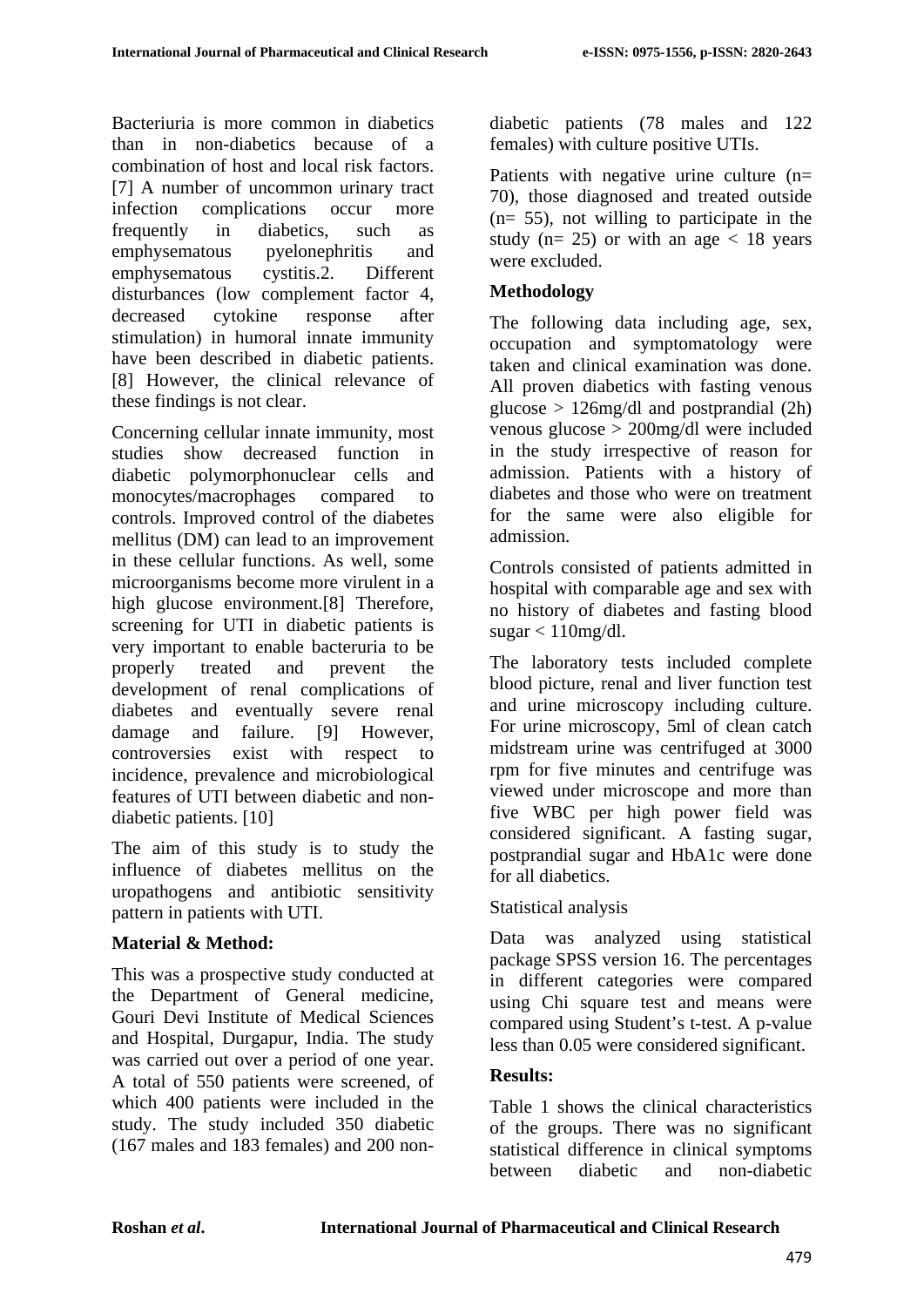subjects. Although fever was the most common presenting symptom, almost 35 per cent of the patients (both diabetics and non-diabetics) did not present with any urinary symptoms as shown in Figure 1.

The prevalence of pyelonephritis is significantly higher  $(p= 0.02)$  in diabetics (11.3 per cent compared with non-diabetic patients 3.6 per cent (Table 2).

The most common organism isolated being *E. coli* (Table 3).

Benign prostatic hypertrophy (BPH) was the most common predisposing factor in both diabetic (41.3 per cent) and nondiabetic males (49.0 per cent) followed by catheterization in diabetic (38.2 per cent) and non-diabetic (43.9 per cent) subjects (Table 4).

The antimicrobial resistance pattern was similar in both groups with maximum sensitivity to meropenem and least susceptibility to ampicillin as noted in Table 5. Aminoglycosides showed a better sensitivity profile than cefoperazonesulbactum in both diabetics and nondiabetics; however the number of patients were too small to draw any conclusions from the above mentioned observation. Enterococcus showed maximum susceptibility to linidazole, teicoplanin and vancomycin. Of the five patients with coagulase positive staphylococcus, two cases were MRSA isolates which were sensitive to vancomycin and linidazole.

The micro-organisms isolated from the urine cultures are listed in Table 6. The most common organism isolated among both diabetics and non-diabetics was *E. coli*. When patients with indwelling catheter were considered separately, the isolation rates of different uropathogens significantly differed only for pseudomonas in diabetic and non-diabetic groups (*p*<0.05). We observed a higher isolation rate of Pseudomonas spp. in nondiabetic males than that in diabetic males  $(p < 0.05)$ .

| <b>Symptoms</b>     | <b>DM</b> | $\frac{6}{6}$ | <b>NON-DM</b> | $\frac{6}{6}$ | p-value                  |
|---------------------|-----------|---------------|---------------|---------------|--------------------------|
| Fever               | 192       | 54.86         | 166           | 83            | 0.62                     |
| Dysuria             | 80        | 22.86         | 48            | 24            | 0.90                     |
| Increased frequency | 67        | 19.14         | 41            | 20.5          | 0.77                     |
| Abdominal pain      | 55        | 15.71         | 40            | 20            | 0.80                     |
| Vomiting            | 62        | 17.71         | 38            | 19            | 0.56                     |
| Haematuria          | 16        | 4.571         | 7             | 3.5           |                          |
| Pyuria              | 7         | 2             | 5             | 2.5           | $\overline{\phantom{0}}$ |
| Incontinence        | 38        | 10.86         | 25            | 12.5          | 0.10                     |
| Retention           | 8         | 2.286         | 7             | 3.5           | $\overline{\phantom{a}}$ |

#### **Table 1: Clinical characteristics**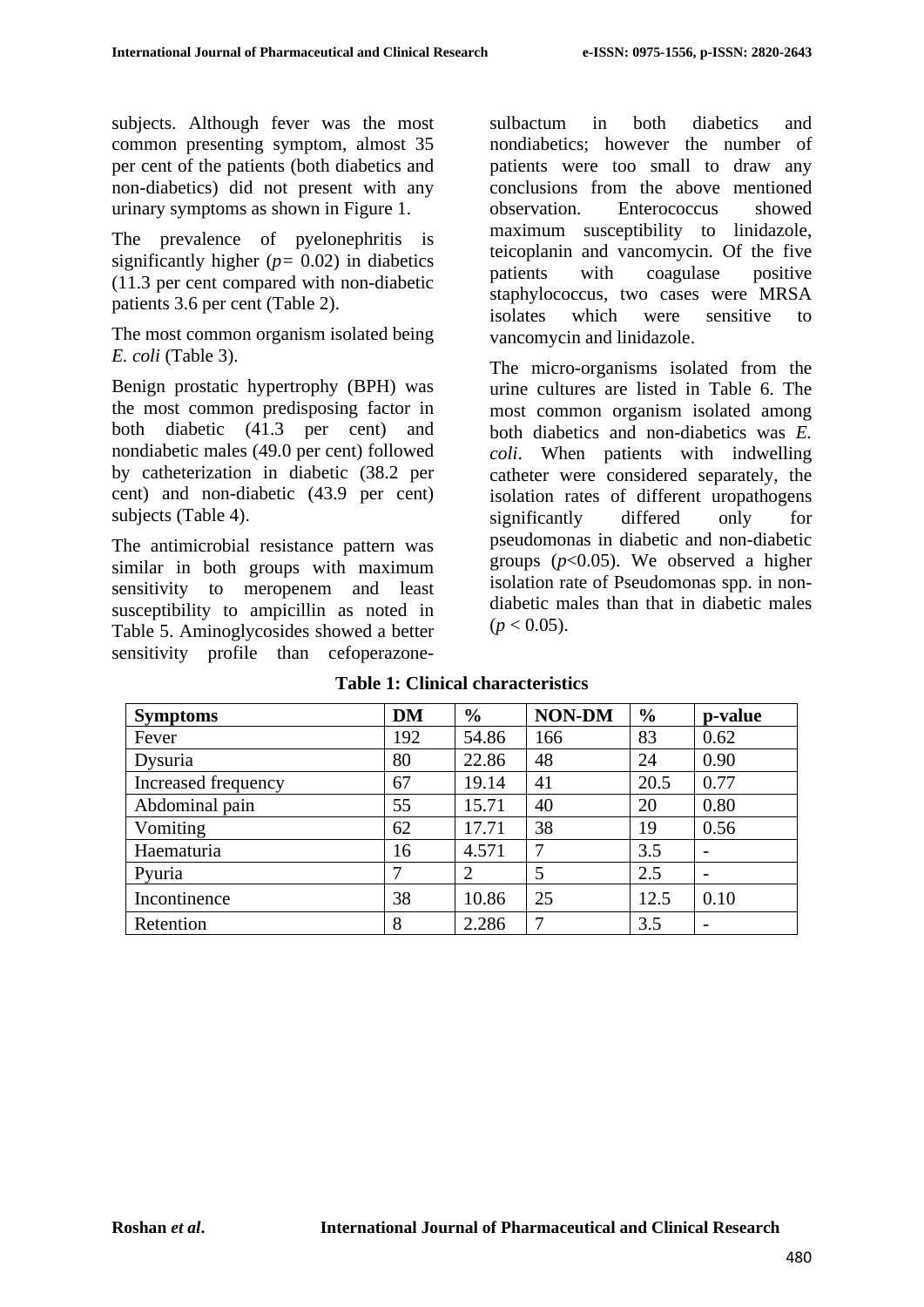

**Figure 1: Asymptomatic bacteriuria**

# **Table 2: Pyelonephritis in diabetics**

|                          | $DM (n=350)$ | NON-DM $(n=200)$ |
|--------------------------|--------------|------------------|
| Asymptomatic bacteriuria | 69           |                  |
| Pyelonephritis           | ີ            |                  |

# **Table 3: Microorganisms causing pyelonephritis**

|              | <b>DM</b> | NON-DM |
|--------------|-----------|--------|
| E. coli      | 21        |        |
| Klebsiella   |           |        |
| Enterococcus |           |        |
| Pseudomonas  |           |        |
| Proteus      |           |        |
| Candida      |           |        |

#### **Table 4: Predisposing conditions for UTI**

|                                                    | <b>DM</b> |       | <b>NON-DM</b> |       |
|----------------------------------------------------|-----------|-------|---------------|-------|
|                                                    | M         | F     | M             | F     |
| <b>BPH</b>                                         | 41.3%     |       | 49.0%         |       |
| Indwelling catheter                                | 38.2%     | 38.8% | 43.9%         | 35.8% |
| Hydroureternephrosis                               | 10.3%     | 9.2%  | 18.3%         | 8.0%  |
| Stricture urethra                                  | 9.0%      |       | 9.8%          |       |
| Phimosis                                           | 5.9%      |       | 4.1%          |       |
| Calculi                                            | 8.9%      | 5 %   | 8.4%          | 2.0%  |
| genitourinary<br>Recent<br>surgery/instrumentation | 8.1%      |       | 8.7%          |       |
| Balanoposthitis                                    | 3.9%      |       | 0             |       |
| Neurogenic bladder                                 | 6.6%      |       | 0             |       |
| Meatal stenosis                                    |           | 2%    |               | 1.7%  |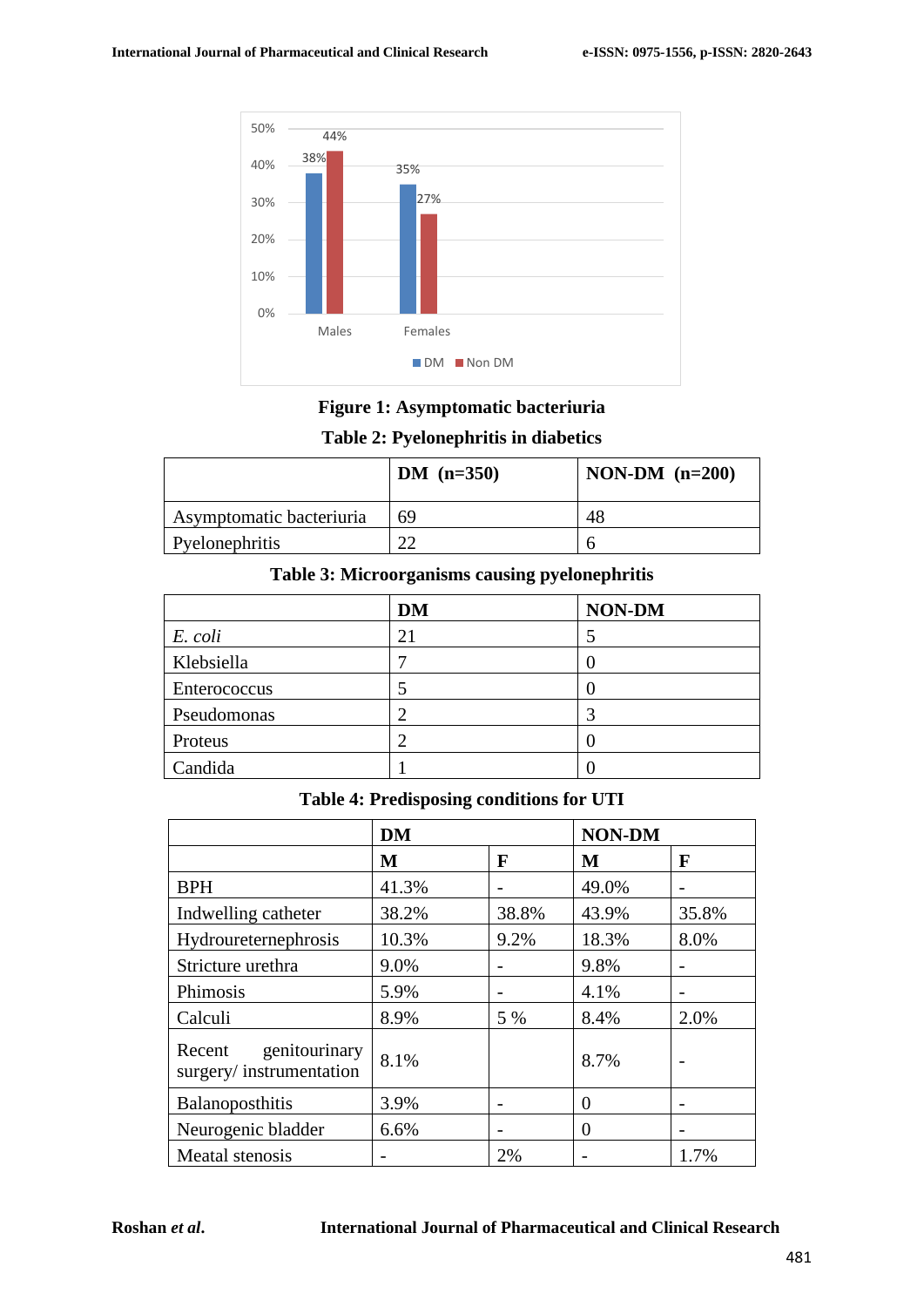| Gynaecological<br>disorders | 7.2%     | 3.6% |
|-----------------------------|----------|------|
| Pregnancy                   | $16.5\%$ | 7.2% |

|                             | E.          | coli              | Klebsiella  |                   | <b>Pseudomonas</b> |                   |
|-----------------------------|-------------|-------------------|-------------|-------------------|--------------------|-------------------|
|                             | sensitivity |                   | sensitivity |                   | sensitivity        |                   |
|                             | <b>DM</b>   | NON-<br><b>DM</b> | <b>DM</b>   | NON-<br><b>DM</b> | <b>DM</b>          | NON-<br><b>DM</b> |
| Amikacin                    | 85.2%       | 80.1%             | 89.0%       | 91.24%            | 95.6%              | 77.2%             |
| Ampicilin                   | 19.1%       | 15.3%             | 10.1%       | 19.2%             | 8.2%               | 15.4%             |
| Augmentin                   | 48.4%       | 40.2%             | 50.6%       | 43.1%             | 19.3%              | 28.1%             |
| Aztreonam                   | 31.8%       | 27.1%             | 39.0%       | 33.1%             | 28.3%              | 38%               |
| Cefotaxime                  | 54.4%       | 44.1%             | 40.9%       | 47.2%             | 26.9%              | 11.2%             |
| Cefepime                    | 50.2%       | 39.2%             | 58%         | 51.5%             | 40%                | 45.0%             |
| Gentamycin                  | 74.8%       | 71.8%             | 74.5%       | 70%               | 57.2%              | 69.0%             |
| Cefoperazone-<br>sulbactum  | 86.2%       | 83.6%             | 89.0%       | 96%               | 72.0%              | 67.5%             |
| Meropenem                   | 91.3%       | 94.8%             | 95.0%       | 100%              | 90.8%              | 88.2%             |
| Netilmycin                  | 79.0%       | 80.3%             | 85.9%       | 90.4%             | 80.2%              | 100%              |
| Norfloxacin                 | 29.0%       | 39%               | 36%         | 37%               | 19.2%              | 40.2%             |
| Piperacillin-<br>Tazobactum | 69.0%       | 75.2%             | 90.3%       | 80.2%             | 81.3%              | 60%               |
| Cotrimoxazole               | 44.8%       | 35%               | 36%         | 31.3%             | 19.6%              | 12%               |
| Ceftriaxone                 | 59%         | 47.2%             | 50.2%       | 41.3%             | 20.4%              | 27.1%             |

#### **Table 5: Comparison of antimicrobial susceptibility**

**Table 6: Organisms isolated from urine cultures**

| <b>Organisms</b>           | <b>DM</b>      | <b>NON-DM</b>  | p-value   |
|----------------------------|----------------|----------------|-----------|
| E. coli                    | 83             | 79             | <b>NS</b> |
| Klebsiella                 | 24             | 17             | <b>NS</b> |
| Enterococcus               | 18             | 13             | <b>NS</b> |
| Pseudomonas                | 3              | 20             | < 0.05    |
| Acinetobacter              | 4              | $\theta$       |           |
| Citrobacter                | $\overline{2}$ | 3              |           |
| Proteus                    | 2              | $\overline{2}$ |           |
| Negative<br>Coag.<br>Staph | 3              | 8              |           |
| Positive<br>Coag.<br>Staph | 5              | 3              |           |
| Candida                    | 6              | 0              |           |

#### **Discussion:**

Increased prevalence of UTI in type 2 compared to type 1 DM. such conclusion cannot be made from the present study because of the small number of type 1 diabetic patients. [11]

Found significant correlation between duration of diabetes and the prevalence of bacteriuria. The prevalence of bacteriuria increased 1.9-fold for every 10 years of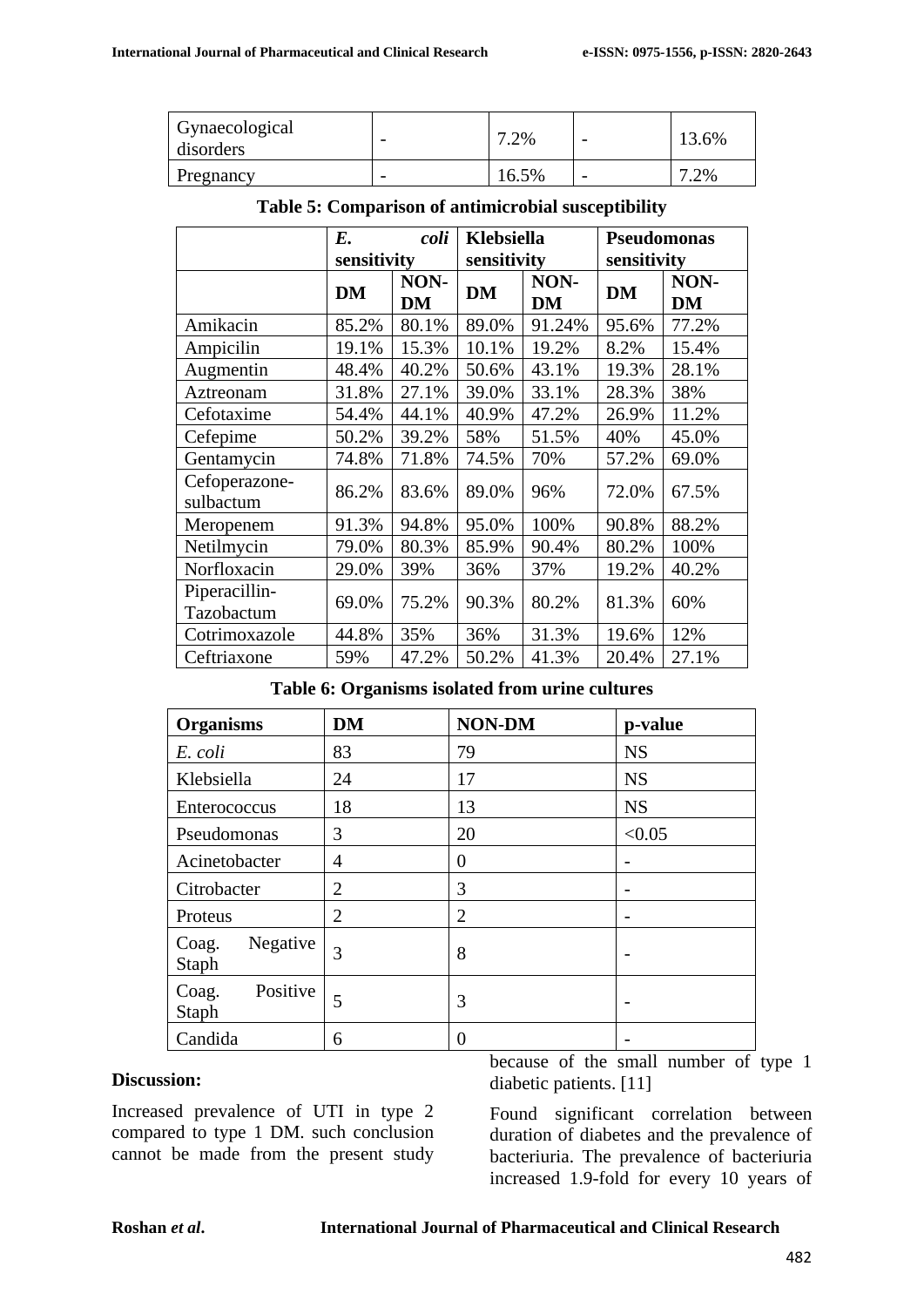diabetes duration. [12,13] This is probably due to higher prevalence of autonomic neuropathy and subsequent incomplete bladder emptying in longstanding diabetes.

The mean HbA1c level of the diabetic patients at the time of admission was 8.42 per cent  $\pm$  2.8 SD in our study compared with Bonadio M et al. (2006) (the mean

HbA1c level being 7.8 per cent  $\pm 1.6$  SD). [14] Majority of the diabetics with UTI  $(87.14$  per cent) had HbA1c > 6.5 per cent with *p* <0.001.

Considering the antimicrobial susceptibility, *E. coli* showed an increased sensitivity to carbapenems in both diabetics (93.8 per cent) and non-diabetics (95.1 percent) and decreased susceptibility to ampicillin (diabetics 16.7 per cent vs. non-diabetics 17 per cent). This is comparable to Saber MH et al. (2010) who demonstrated that *E. coli* sensitivity to carbapenems was 100 per cent in both diabetic and non-diabetic subjects. [15]

In people with type 2 diabetes, several different mechanisms may increase the risk of urinary tract infections, including diabetic nephropathy, autonomic neuropathy, immune system disorders, and glucosuria. [16] Diabetic nephropathy leads to disorders such as protein excretion and severe glucosuria. Neurological damage associated with high blood sugar levels can adversely affect the ability of the bladder sensation. Sensory bladder sensory disturbances cause urinary retention and increases urinary tract infections. [8]

Diabetes reduces blood circulation, so as diabetes lengthens, it weakens the immune system, which is reduced by treating certain cytokines such as IL\_6 and other anti-inflammatory cytokines in a diabetic patient.

On the other hand, there are abnormal leukocytes. In diabetics and impaired phagocytic function, leukocytes due to high glucose levels in diabetic patients may weaken the immune system of these patients. [17-21] Apart from BMI, UTI is significantly associated with age, sex, recent UTI history and microalbuminuria. [22,23]

# **Conclusion:**

The host factors found to be associated with UTI are female sex, presence of diabetes, poor glycemic control, presence of fever. No correlation was noted with age, duration of diabetes and type of treatment for diabetes. An elevated HBA1C correlates with occurrence of UTI. *Escherichia coli* (*E. coli*) was the most frequent uropathogen. The resistance of uropathogens to antibiotics are similar in patients with and without diabetes and non-diabetes.

# **References:**

- 1. Hu FB. Globalisation of diabetes: the role of diet, lifestyle, and genes. Diabetes Care. 2011;34(6):1249–57.
- 2. De Fronzo RA. Pharmacologic therapy for type 2 diabetes mellitus. Ann Intern Med. 1999;131:281–303.
- 3. Patterson JE, Andriole VT. Bacterial urinary tract infections in diabetes. Infect Dis Clin North Am. 1997;11(3):735–50.
- 4. Joshi N, Caputo GM, Weitekamp MR, Karchmer AW. Infections in patients with diabetes mellitus. N Engl J Med. 1999;341(25):1906–12.
- 5. Boyko EJ, Fihn SD, Scholes D, Abraham L, Monsey B. Risk of urinary tract infection and asymptomatic bacteriuria among diabetic and nondiabetic postmenopausal women. Am J Epidemiol. 2005;161(6):557–64.
- 6. Shah BR, Hux JE. Quantifying the risk of infectious diseases for people with diabetes. Diabetes Care. 2003;26(2):510–3.
- 7. Paterson JE, Andriole VT, Bacterial urinary tract infections in diabetes. Infectious Diseases Clinics of North America. 1997;11(3):735-50.